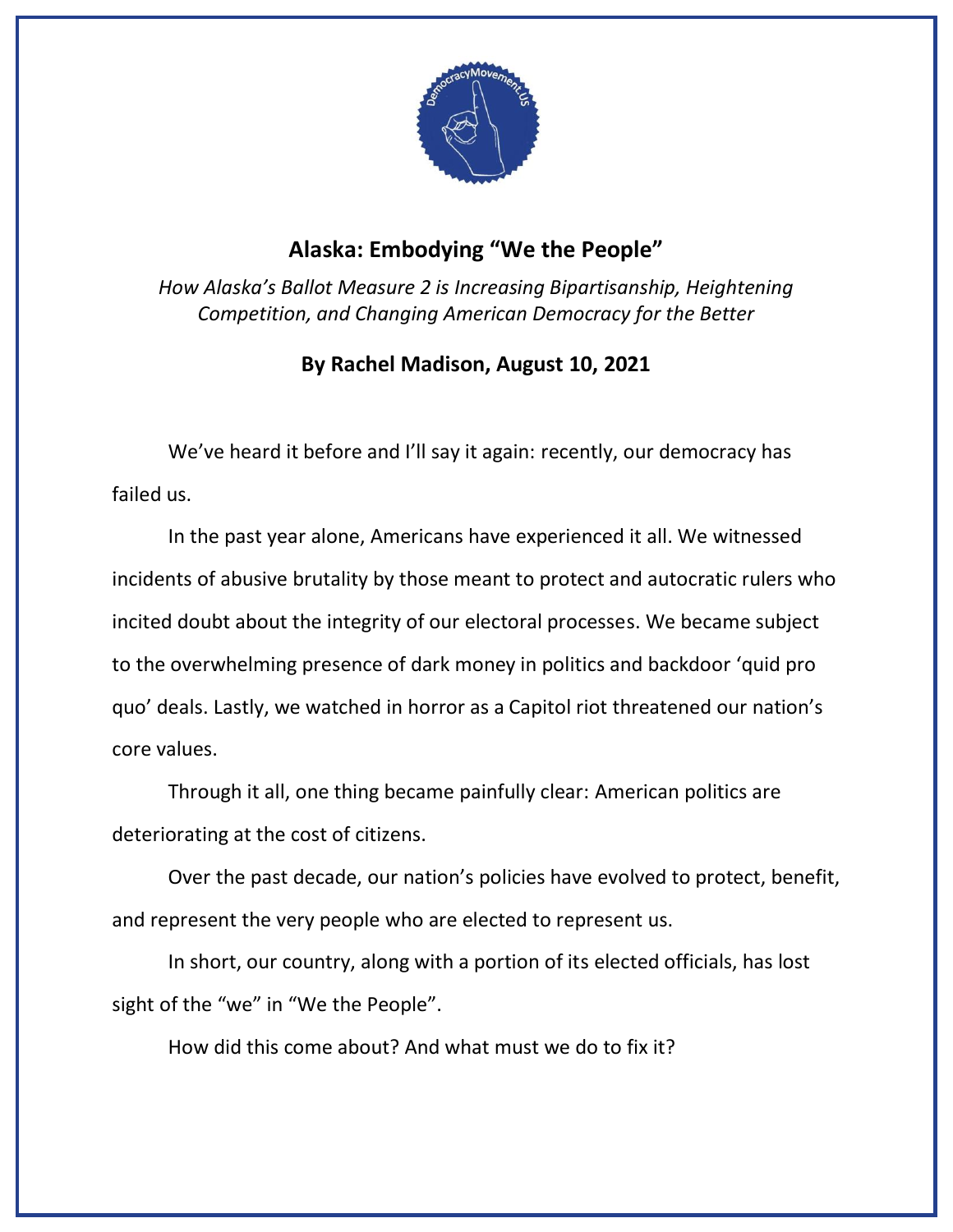Luckily, American political innovation has led to a wave of recent [initiatives](https://www.brennancenter.org/issues/ensure-every-american-can-vote/voting-reform) that seek to enhance our democracy, not diminish it. Within these measures, citizens work to rectify our systemic injustices and build a representational system that will better serve all Americans, both in the present and future.

For one of these success stories, we turn to the Northern state of Alaska, which recently passed an ambitious ballot initiative that sought to decrease partisanship, rectify state gridlock, and forever change its voting process.

So far, it's doing just that.

In November of 2020, the State of Alaska approved [Ballot Measure 2, or the](https://ballotpedia.org/Alaska_Ballot_Measure_2,_Top-Four_Ranked-Choice_Voting_and_Campaign_Finance_Laws_Initiative_(2020))  [Top-Four-Ranked-Choice Voting and Campaign Finance Laws Initiative.](https://ballotpedia.org/Alaska_Ballot_Measure_2,_Top-Four_Ranked-Choice_Voting_and_Campaign_Finance_Laws_Initiative_(2020)) This bill held three primary objectives: reduce partisanship by implementing an open topfour primary system, end dark money in politics through increased disclosure practices, and employ ranked-choice voting to amplify the true will of voters.

"Ballot Measure 2 included three commonsense election reforms to reduce partisanship and elect leadership committed to moving our state forward after years of gridlock," said former Independent State Representative [Jason Grenn](http://www.akleg.gov/basis/Member/Detail/30?code=grn) in an email correspondence in May.

Grenn, the Executive Director of [Alaskan's for Better Elections](https://alaskansforbetterelections.com/), served as chairperson for the initiative. "Our politics have become hyper-partisan with two sides fighting for power rather than working on solutions," Grenn explains. "At the same time, our political system requires broad bipartisan support by design."

"We needed an election system that encourages politicians to work for voters — not parties."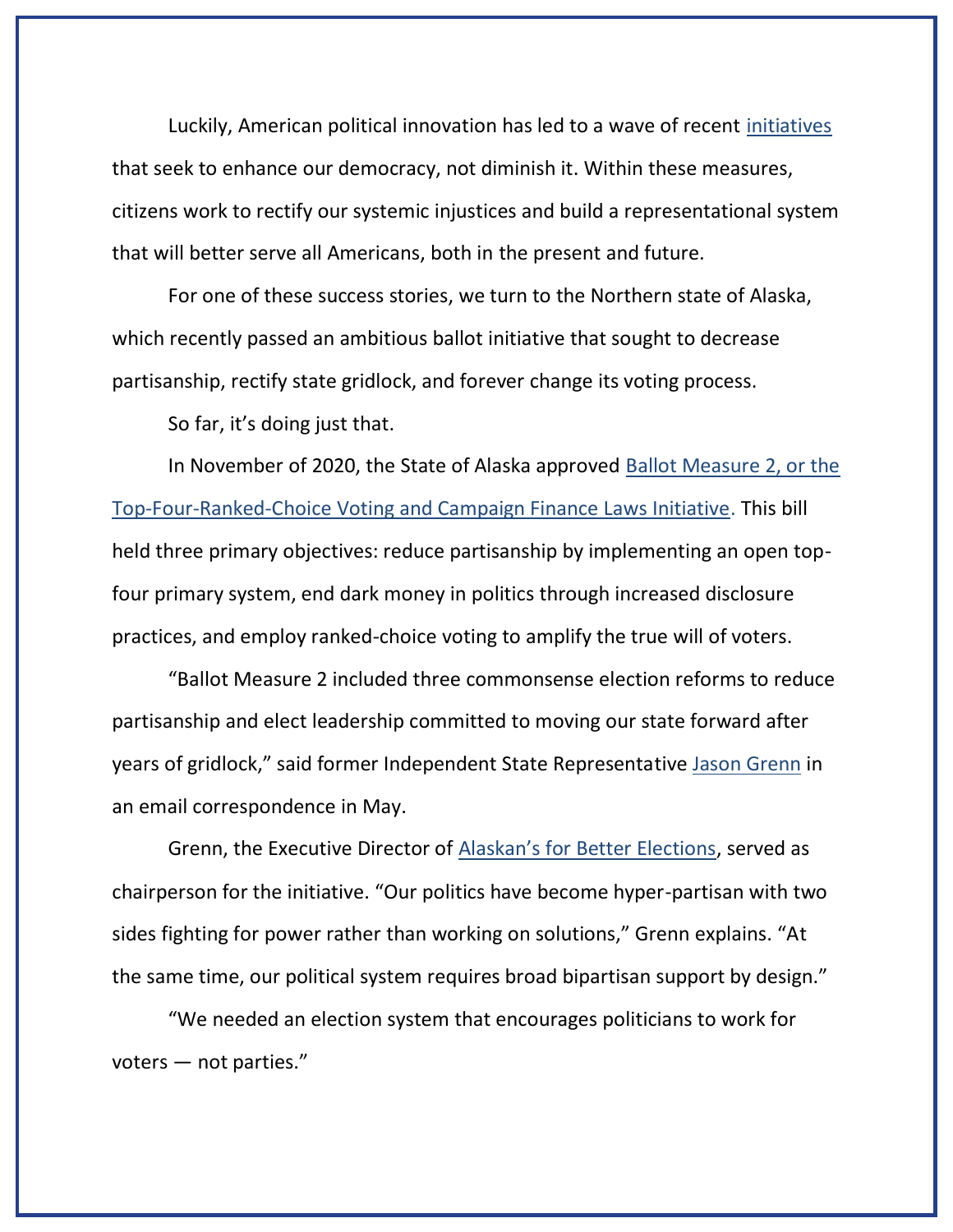Independents, like himself, helped move the state forward through bipartisan efforts and dialogues, Grenn says. "Once you have a third side, the fundamentals change...suddenly there is a group inside the legislature that can convene something new, who can innovate."

And innovate they did.

Ballot Measure 2 takes direct action to overcome common flaws in election systems that threaten the power and impact of the American people. Some of these issues include the spoiler effect, vote splitting, and dark money influence, all of which are possible in the plurality, winner-takes-all and majority-winner processes that form the baseline of U.S. presidential, state and district elections.

The [spoiler effect](https://www.fairvote.org/research_electoralsystemsus) can occur in any plurality-based system when more than two viable candidates run in a single election. This happens because of [vote](https://archive3.fairvote.org/reforms/instant-runoff-voting/irv-and-the-status-quo/spoiler-effect/)  [splitting](https://archive3.fairvote.org/reforms/instant-runoff-voting/irv-and-the-status-quo/spoiler-effect/), in which a party's base support is fractured among similar competing candidates, drastically reducing the odds of either winning against a common opponent.

The most notable example of this was the [2000 election](https://www.fec.gov/introduction-campaign-finance/election-and-voting-information/federal-elections-2000/president2000/) between Republican candidate George Bush, Vice President Al Gore, and Green Party candidate Ralph Nadar. In this divided election, Gore failed to secure sufficient votes to surpass Bush. Had the liberal platform not been divided, however, and Nadar's votes been allotted to Gore (likely the voter's next-best option), the vice president would have won the election.

A similar scenario happened in 2016, when many liberals voted for Libertarian candidate Gary Johnson, along with other independents, instead of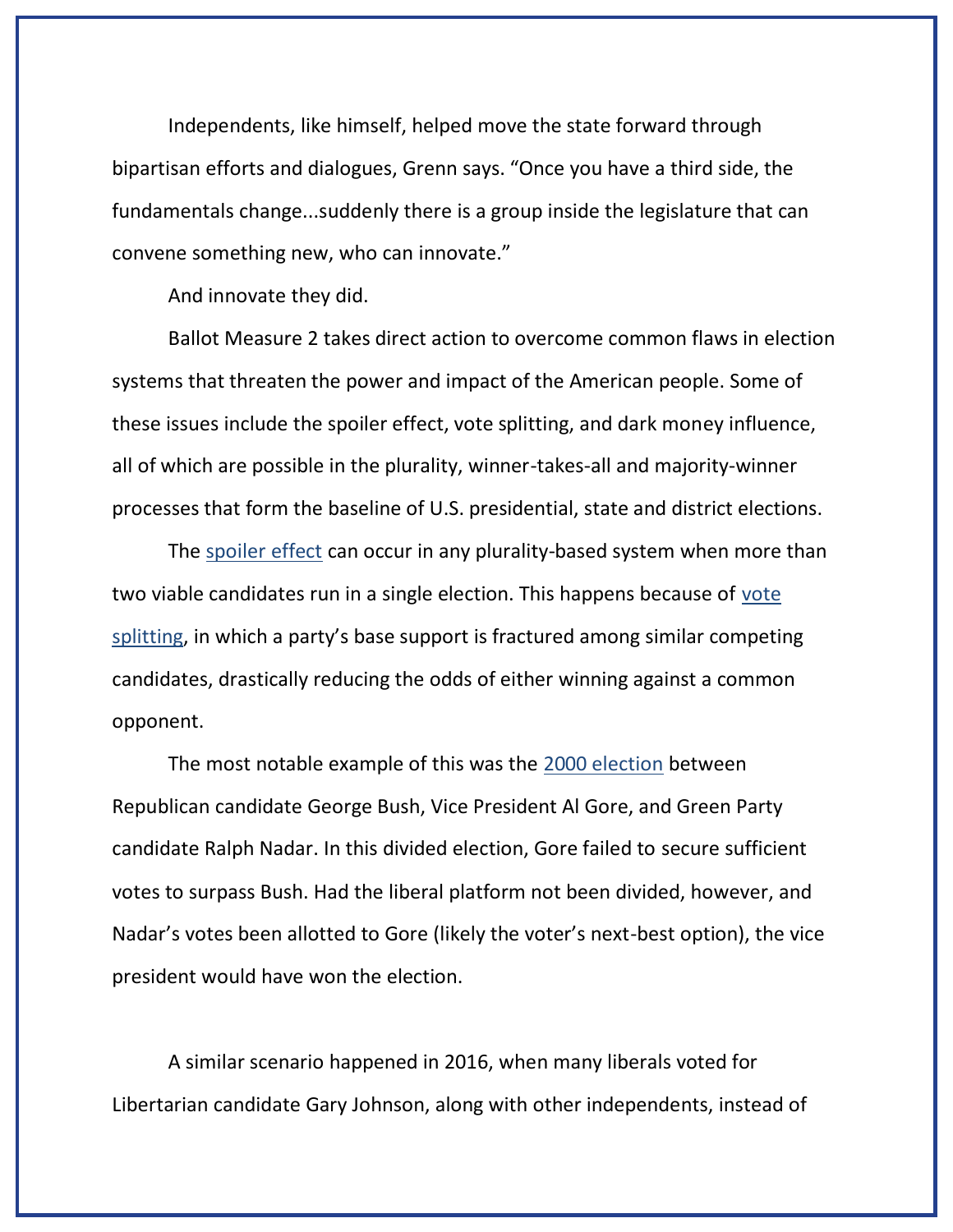Democrat Hillary Clinton. Had Johnson's [4.5 million](https://ballotpedia.org/Gary_Johnson_(New_Mexico)) votes been allotted to Clinton, she, like Gore 16 years before, would have won the election, beating Donald Trump.

In both cases, and countless others across the country, the spoiler effect led to outcomes in which the winning candidate actually had the least foundational support, defying the very concept of democracy itself.

Ranked-choice and open-four-primary voting would overcome these issues.

"Under an open primary, all eligible voters receive a single ballot listing every candidate for each office, regardless of party," Grenn describes in an open letter titled "[Ballot Measure 2 Would Improve Our Election Process by Knocking](http://www.sitnews.us/1020Viewpoints/102620_jason_grenn.html)  [Down Barriers to Competition of Ideas,](http://www.sitnews.us/1020Viewpoints/102620_jason_grenn.html)" published in Alaska-based SitNews in October.

"The top four vote-getters for each office advance to the general election, where voters can rank the candidates in order of their preference. The winner in the general election is the first candidate to win a majority  $-$  more than 50  $percent - of the votes cast," he writes.$ 

This top-four, ranked-choice system eliminates the possibility of vote splitting and spoilers because citizens rank candidates by preference. This ensures that, by voting for their top choice, they will not end up unwillingly electing their last.

Ballot Measure 2 also works to [terminate "dark money" funding](https://alaskansforbetterelections.com/about/dark-money/) through enhancing election transparency.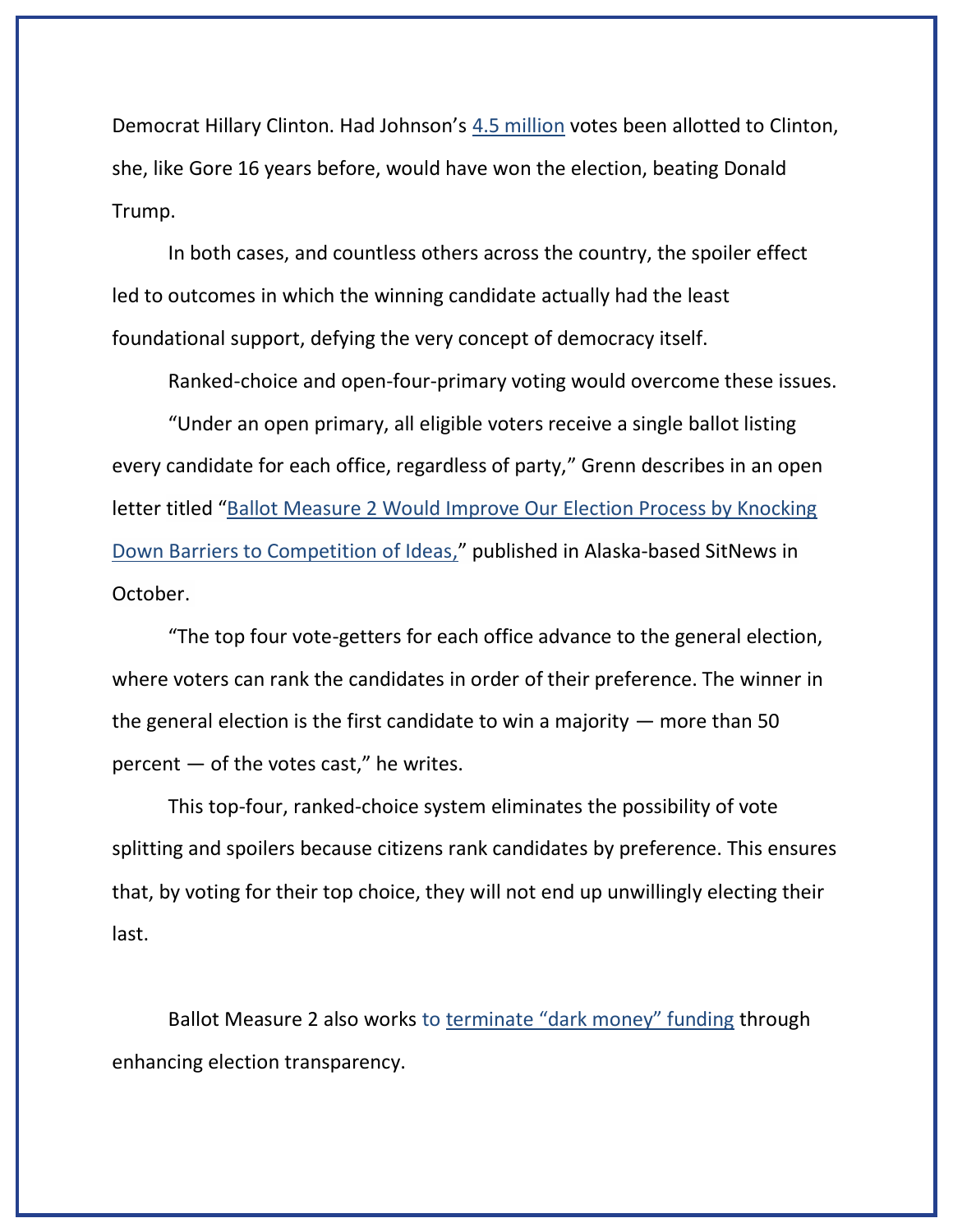Anonymous campaign contributions, often from special interests, corrupt democratic elections by violating voters' rights to transparency. Their undeserving influence thus drowns out the voices of everyday Alaskans participating in their elections fairly.

A 2016 Brennan Center [report](https://www.brennancenter.org/our-work/research-reports/secret-spending-states) found that anonymous funding is especially prevalent in Alaska, where non-transparent and secret campaign spending rose from 6% in 2004 to over 60% by 2014. That's a ten fold increase in just ten years.

Under Ballot Measure 2, politicians will no longer be able to receive unlimited secret funds from wealthy interests. The bill requires disclosure of contributions over \$2,000 and contributions from any group with more than 50% of its funding coming from outside of Alaska.

"Our current system isn't working," Grenn says in response to the question of why citizen ballot initiatives are so necessary.

"We want elections where all eligible voters can participate in our democracy, and that elects winners with the broadest possible support from the community. Ballot Measure two," he concluded, "offers a practical set of reforms to give voters more choice, more voice and more power."

This citizen initiative was ultimately signed by more than 40,000 Alaskans across all districts, far surpassing minimum signature requirements to make the ballot.

It officially [passed](https://ballotpedia.org/Alaska_Ballot_Measure_2,_Top-Four_Ranked-Choice_Voting_and_Campaign_Finance_Laws_Initiative_(2020)) on November 3, 2020.

I asked Grenn about how he thinks they were able to achieve such great success.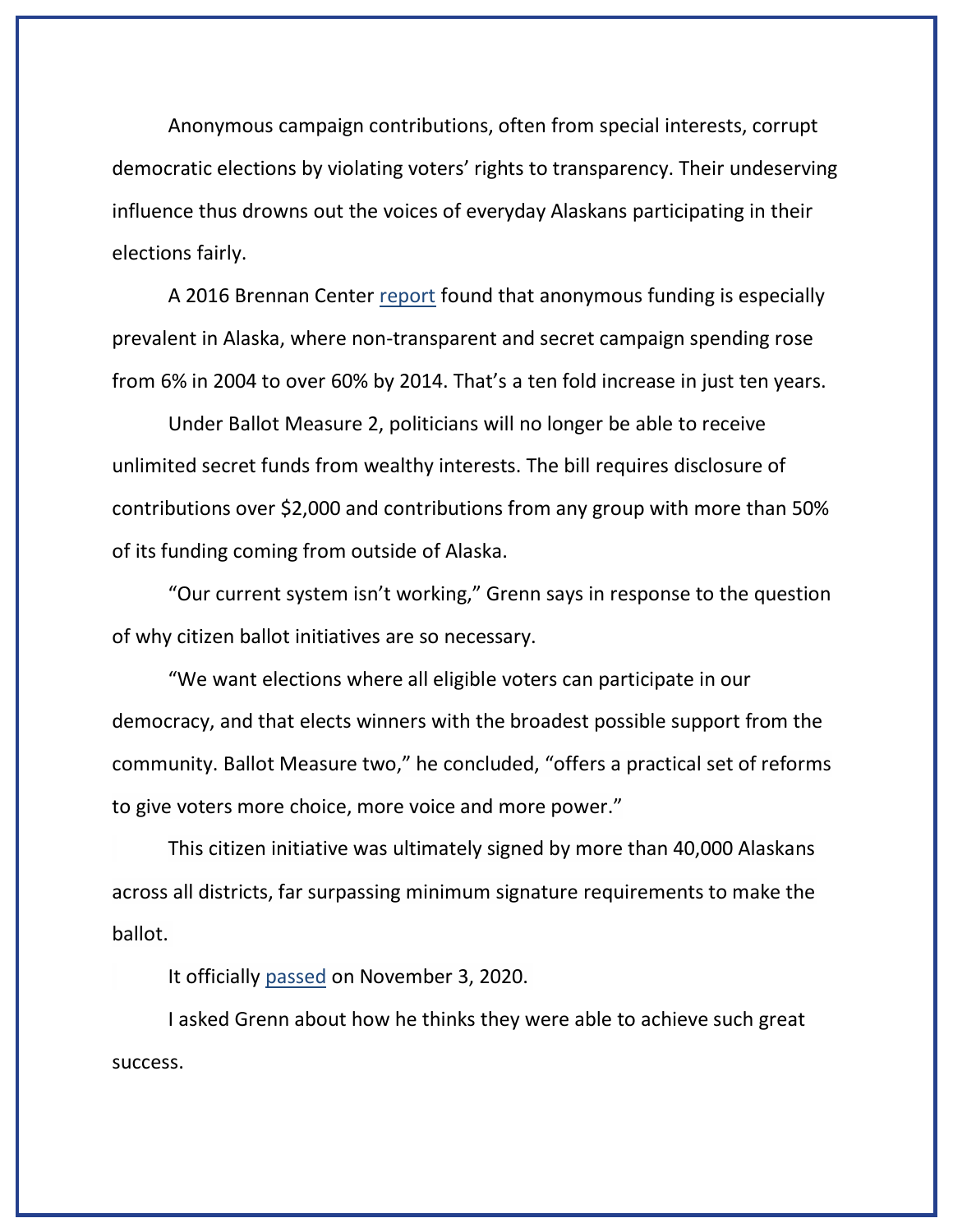"We have been working with the State of Alaska, stakeholders from around the state, and many elections experts from around the country, to defend, educate, and implement the policies."

He then added that the most important aspect was minimizing politicization.

"During the campaign, we were aggressively nonpartisan and bipartisan from our staff to every communication and endorsement we released," he explains. "Improving democracy is not something that can be owned by one party or the other, but rather by the voters as a whole."

This is especially important in a place like Alaska, where a around [one third](https://www.pewforum.org/religious-landscape-study/state/alaska/party-affiliation/) of the population doesn't affiliate with either Republican or Democratic parties.

While this recent win is cause for celebration, the fight for just elections is far from over.

Organizations like Alaskans for Better Elections must keep active to ensure maintained implementation of the bills they work so hard to pass. This involves proactive educational efforts, combating recent initiatives aiming to [restrict](https://www.brennancenter.org/our-work/research-reports/state-voting-bills-tracker-2021)  [voting access,](https://www.brennancenter.org/our-work/research-reports/state-voting-bills-tracker-2021) and fighting lawsuits by those who benefitted from the old system.

Despite inevitable pushback, Grenn remains hopeful.

"Watching my neighbors and fellow Alaskans continually rise up when they see an injustice and get involved when they see something that can be improved  $-$  not for themselves but those around them  $-$  gives me hope," he says.

This is all made possible by citizen-led ballot initiatives. Alaska is one of the [27 states](https://www.ncsl.org/research/elections-and-campaigns/chart-of-the-initiative-states.aspx) that currently allows them.